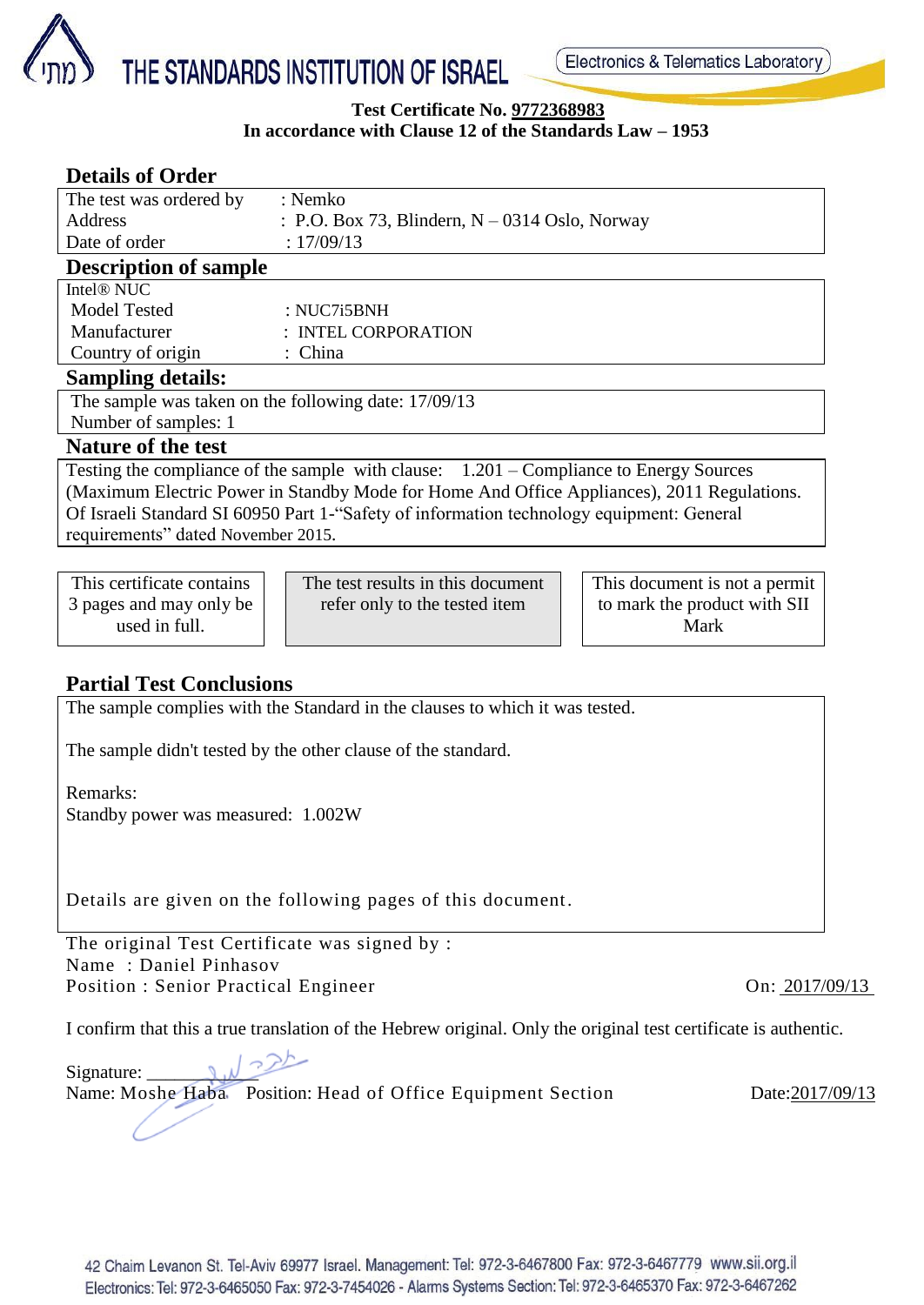

## **Test Certificate No. 9772368983 In accordance with Clause 12 of the Standards Law – 1953**

Page 2 of 3 pages

#### **Broadened description of the product**

The instrument bears the following markings:



The power supply bears the following markings